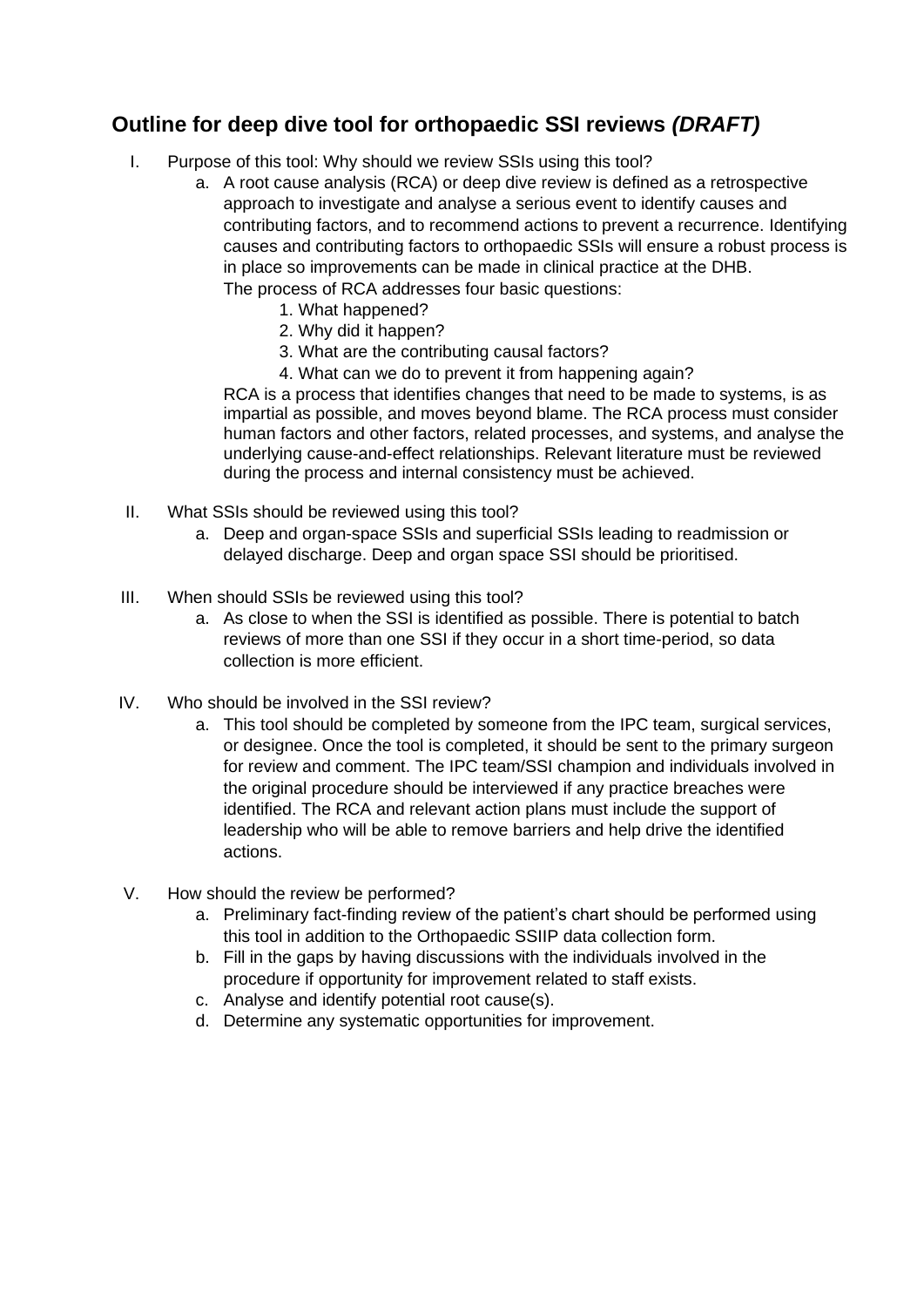## VI. Alignment with the national adverse events programme: *TBC* ✶

|                         | <b>Risk</b><br>(E) Insignificant                                                        | <b>Risk</b><br>(D) Minor                                                                                                                      | <b>Risk</b><br>(C) Moderate                                                                                                                                                                               | <b>Risk</b><br>(B) Major                                                                                                                                         | <b>Risk</b><br>(A) Serious                                                                                                                          |  |
|-------------------------|-----------------------------------------------------------------------------------------|-----------------------------------------------------------------------------------------------------------------------------------------------|-----------------------------------------------------------------------------------------------------------------------------------------------------------------------------------------------------------|------------------------------------------------------------------------------------------------------------------------------------------------------------------|-----------------------------------------------------------------------------------------------------------------------------------------------------|--|
|                         | SAC <sub>4</sub>                                                                        | SAC <sub>4</sub>                                                                                                                              | SAC <sub>3</sub>                                                                                                                                                                                          | SAC <sub>2</sub>                                                                                                                                                 | SAC <sub>1</sub>                                                                                                                                    |  |
| <b>All Events</b>       | No harm.<br>No increased level<br>of care or length<br>of stay. Includes<br>near misses | Requiring increased<br>level of care                                                                                                          | Permanent<br>moderate or<br>temporary major<br>loss of function                                                                                                                                           | Permanent major or<br>temporary severe<br>loss of function                                                                                                       | Death or<br>permanent<br>severe loss<br>of function                                                                                                 |  |
| Events<br>SSI/Infection |                                                                                         | Surgical site<br>infection or other<br>infection following<br>discharge-<br>managed without<br>re-admission,<br>e.g. superficial<br>infection | Surgical site<br>infection or other<br>infection that may<br>delay discharge<br><b>OR requiring</b><br>re-admission for<br>further treatment<br>such as antibiotics.<br>e.g. deep incisional<br>infection | Surgical site or<br>other infection<br>leading to<br>re-admission<br>for further surgery<br>or treatment<br>of sepsis,<br>e.g. deep incisional<br>or organ/space | Surgical site or other<br>infection resulting<br><i>in permanent</i><br>disability,<br>e.g. amputation or<br>fused joint or sepsis<br>related death |  |

## **ID&C RISK AND EVENT SEVERITY ASSESSMENT & ACTION TOOL**

✶ *Note:* The table above is an example of how SSIs align with Adverse Event SAC 1-4 ratings. The national SAC example list will be updated in 2021.

- VII. Alignment with ACC Treatment Injury Claims process
	- a. Verify that ACC form has been lodged and infection has been recorded in patient discharge notes for GP follow-up.
- VIII. What to do with the findings?
	- a. Compile a summary and feedback to surgery team.
	- b. Compare any findings across multiple SSIs.
	- c. Develop targeted action plan related to any findings.
	- d. Recommend and implement solution(s).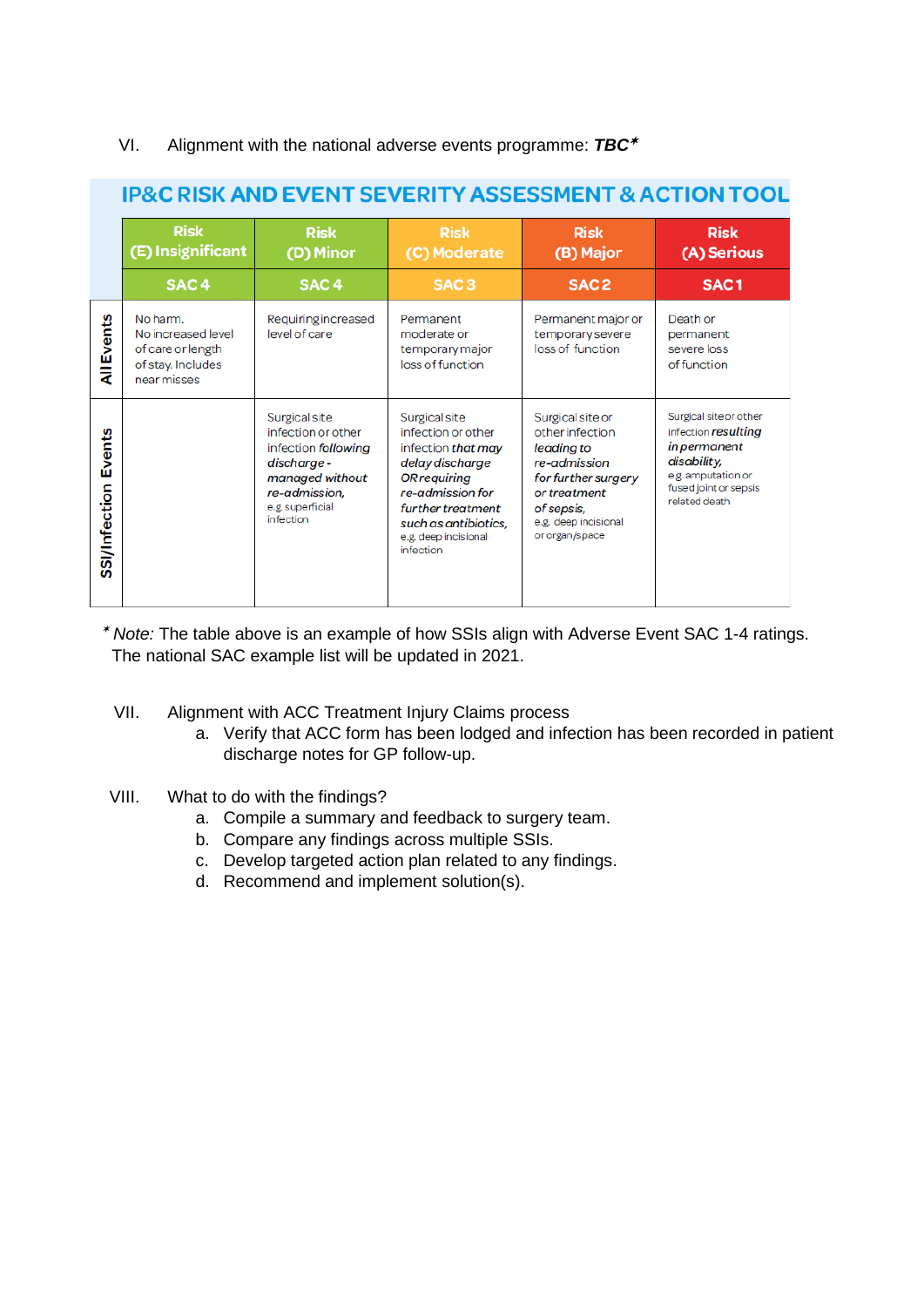|                                                                                                                                                                                                                                                                                           | Deep dive tool for Orthopaedic SSI reviews - Working DRAFT                                                        |  |  |  |  |
|-------------------------------------------------------------------------------------------------------------------------------------------------------------------------------------------------------------------------------------------------------------------------------------------|-------------------------------------------------------------------------------------------------------------------|--|--|--|--|
| <b>I. Background information</b>                                                                                                                                                                                                                                                          |                                                                                                                   |  |  |  |  |
| 1. Brief narrative description of SSI (patient<br>description, date and type of original<br>procedure, indication for surgery, theatre<br>number, admission, readmission date and<br>discharge date, date of signs/symptoms,<br>date SSI confirmed, type of SSI, organisms<br>identified) |                                                                                                                   |  |  |  |  |
| 2. Names of surgeons (registrar, consultant,<br>etc.), anaesthetist and scrub team involved<br>in the surgery.                                                                                                                                                                            |                                                                                                                   |  |  |  |  |
| 3. Patient visited a pre-admission clinic?                                                                                                                                                                                                                                                | Yes<br><b>No</b><br>Unknown<br>$\sqrt{2}$<br>$\sqrt{2}$                                                           |  |  |  |  |
| II. Patient risk factors – Was the patient identified as higher risk of surgery<br>pre-operatively?                                                                                                                                                                                       |                                                                                                                   |  |  |  |  |
| 1. Revision surgery?                                                                                                                                                                                                                                                                      | Yes<br>Unknown<br>No.<br>$\prime$<br>$\sqrt{2}$                                                                   |  |  |  |  |
| 2. Prior infection in joint?                                                                                                                                                                                                                                                              | <b>No</b><br>Yes<br>Unknown<br>$\prime$<br>$\sqrt{ }$                                                             |  |  |  |  |
| 3. Age                                                                                                                                                                                                                                                                                    | years                                                                                                             |  |  |  |  |
| 4. Medical comorbidities (ASA score)                                                                                                                                                                                                                                                      | / 2 / 3 / 4 / 5 / Not Recorded<br>Other comorbidities:                                                            |  |  |  |  |
| 5. Obesity (elevated BMI; if not known, specify<br>height and weight)                                                                                                                                                                                                                     | $/$ 30 $-$ <35 $/$ 35 $-$ 40 $/$ >40<br>$30$                                                                      |  |  |  |  |
| 6. Antibiotic allergy?                                                                                                                                                                                                                                                                    | Yes<br>No<br>Unknown<br>$\sqrt{2}$<br>$\prime$                                                                    |  |  |  |  |
| 7. Diabetes, specify which type?                                                                                                                                                                                                                                                          | <b>Yes</b><br>No.<br>Unknown<br>$\sqrt{2}$<br>If Yes, specify type (Type 1, Type 2, Type 2 on<br><i>insulin):</i> |  |  |  |  |
| 8. Haemoglobin A1c prior to surgery                                                                                                                                                                                                                                                       | / ≥7% / Unknown<br><7%                                                                                            |  |  |  |  |
| 9. Poor compliance with medical advice in<br>past?                                                                                                                                                                                                                                        | Unknown<br>/ No<br>Yes<br>$\sqrt{2}$                                                                              |  |  |  |  |
| 10. Smoking status                                                                                                                                                                                                                                                                        | Current (smoked within 1 month prior to surgery)/<br>Past (quit >1 month) / Never / Unknown                       |  |  |  |  |
| 11. Skin conditions                                                                                                                                                                                                                                                                       | Psoriasis / Dermatitis / Lesions / Boils /<br>Under control / Active / Unknown                                    |  |  |  |  |
| 12. Renal function                                                                                                                                                                                                                                                                        | Normal / Poor / Acute renal failure post-op / UNK<br>Test used: GFR / Creatinine                                  |  |  |  |  |
| 13. Duration of hospitalisation: pre-operative                                                                                                                                                                                                                                            | Pre-operative LOS (days):                                                                                         |  |  |  |  |
| and post-operative hospital length of stay                                                                                                                                                                                                                                                | Post-operative LOS (days):                                                                                        |  |  |  |  |
| 14. Elective or acute (emergent) procedure?                                                                                                                                                                                                                                               | Elective / Acute / Unknown                                                                                        |  |  |  |  |
| 15. Infection at distal sites at time of surgery?                                                                                                                                                                                                                                         | <b>No</b><br>Yes<br>$\frac{1}{2}$<br>$\frac{1}{2}$<br>Unknown<br>If Yes, specify site:                            |  |  |  |  |
| 16. Admission from another healthcare facility?                                                                                                                                                                                                                                           | Unknown<br>Yes<br>$\sqrt{ }$<br>No<br>$\sqrt{2}$                                                                  |  |  |  |  |
| 17. S. aureus colonisation?                                                                                                                                                                                                                                                               | <b>No</b><br><b>Yes</b><br>$\sqrt{2}$<br>Unknown<br>$\sqrt{2}$<br>If Yes, colonised with: MSSA / MRSA             |  |  |  |  |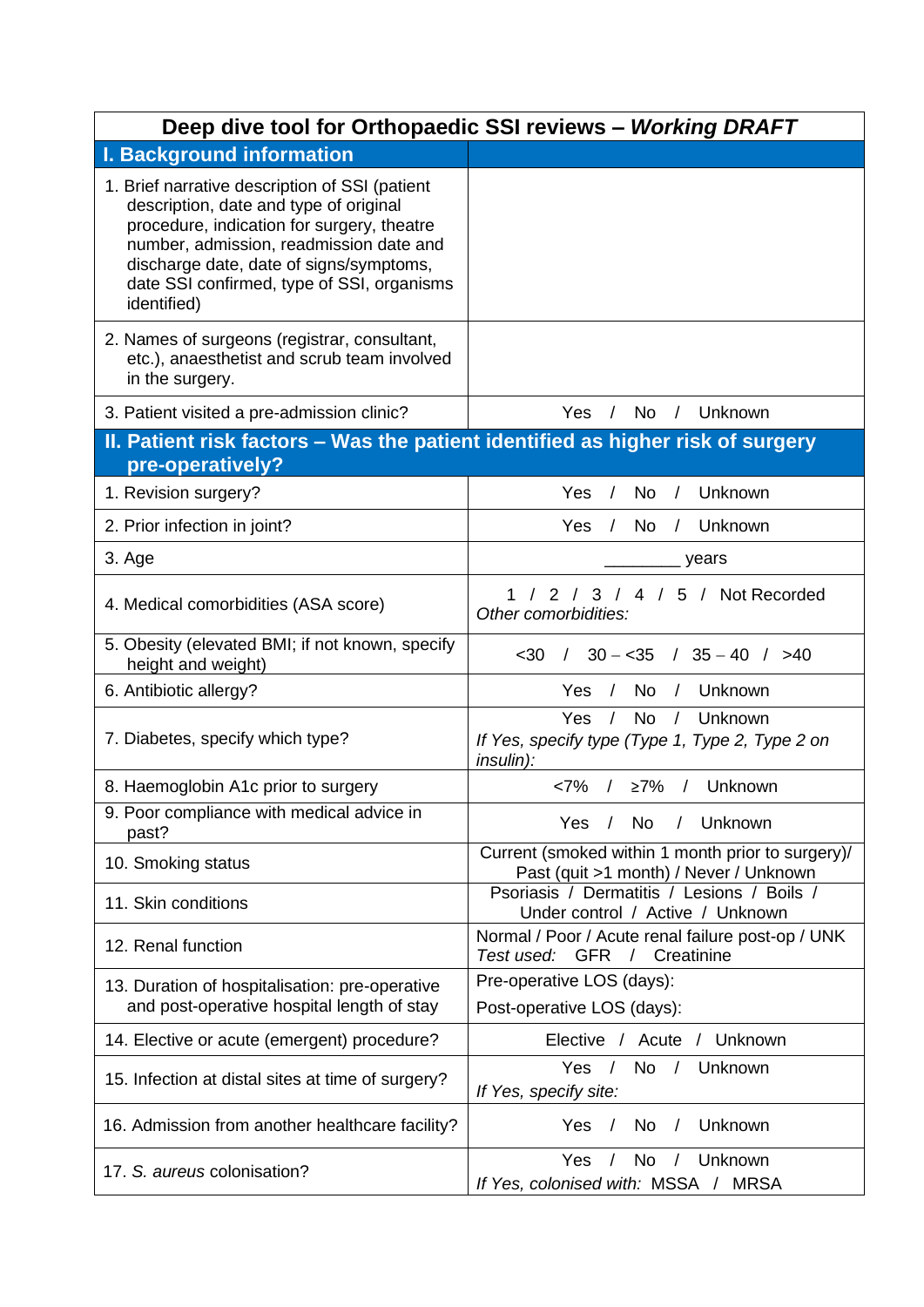| 18. Other risk factors identified?                                                                                                                                                        |                                                                                                                                                                                 |  |  |  |  |
|-------------------------------------------------------------------------------------------------------------------------------------------------------------------------------------------|---------------------------------------------------------------------------------------------------------------------------------------------------------------------------------|--|--|--|--|
| 19. If yes, was a specific plan put in place<br>including referral, deferment of surgery,<br>etc.?                                                                                        |                                                                                                                                                                                 |  |  |  |  |
| III. Pre-operative measures                                                                                                                                                               |                                                                                                                                                                                 |  |  |  |  |
| 1. Admission day before surgery?                                                                                                                                                          | Unknown<br>Yes<br>No<br>$\sqrt{2}$                                                                                                                                              |  |  |  |  |
| 2. Hair removal                                                                                                                                                                           | Clipping / Shaving / Other / None                                                                                                                                               |  |  |  |  |
| 3. Components of Staph bundle (nasal and<br>skin decolonisation)?                                                                                                                         | No $/$<br>Unknown<br>Yes /<br>If yes, self-administered or supervised by HCW?                                                                                                   |  |  |  |  |
| 4. Clear pre-operative instructions given in<br>appropriate language?                                                                                                                     | Yes / No /<br>Unknown                                                                                                                                                           |  |  |  |  |
| <b>IV. Operative measures</b>                                                                                                                                                             |                                                                                                                                                                                 |  |  |  |  |
| 1. Patient's temperature abnormal (>38.0°C or<br>$\leq 36.0^{\circ}$ C) between pre-operative to recovery<br>areas?                                                                       | Yes / No /<br>Unknown                                                                                                                                                           |  |  |  |  |
| 2. Appropriate antibiotic prophylaxis<br>compliance (dose, timing)?<br>*Note: vancomycin is needed (in addition) if patient is<br>colonised with MRSA                                     | No.<br>Yes.<br>/ Unknown<br>$\frac{1}{2}$<br>If No, specify non-compliance:                                                                                                     |  |  |  |  |
| Additional dose administered?                                                                                                                                                             | Unknown<br>Yes /<br>No /                                                                                                                                                        |  |  |  |  |
| 3. Antibiotics appropriate for alert (allergies,<br>$etc.$ )?                                                                                                                             | <b>No</b><br>Unknown<br>Yes<br>$\sqrt{ }$<br>$\sqrt{2}$                                                                                                                         |  |  |  |  |
| 4. Skin preparation: Alcohol-based<br>Chlorhexidine or Alcohol-based Povidone<br>lodine?                                                                                                  | <b>No</b><br>Unknown<br>Yes<br>$\sqrt{2}$<br>If not used, specify product used:                                                                                                 |  |  |  |  |
| 5. Theatre attire, etc worn according to hospital<br>policy?                                                                                                                              | Unknown<br>Yes<br>No<br>$\sqrt{2}$<br>$\sqrt{2}$                                                                                                                                |  |  |  |  |
| 6. Tissue oxygenation optimised (80% fraction<br>of inspired oxygen (FiO2) intraoperative<br>and 2-6 hrs postoperatively if general<br>anaesthesia with endotracheal intubation<br>used)? | <b>Yes</b><br>No<br>Unknown<br>$\sqrt{2}$<br>$\sqrt{2}$                                                                                                                         |  |  |  |  |
| 7. Blood loss?                                                                                                                                                                            | $\leq$ 1.5 L / >1.5 L / Unknown<br><b>None</b><br>$\sqrt{2}$                                                                                                                    |  |  |  |  |
| 8. Tourniquet used?                                                                                                                                                                       | No<br>Unknown<br>Yes.<br>$\sqrt{ }$<br>$\sqrt{2}$<br>If Yes, was tourniquet applied after antibiotic<br>prophylaxis?<br>Unknown<br>Yes<br><b>No</b><br>$\sqrt{2}$<br>$\sqrt{2}$ |  |  |  |  |
| 9. Antibiotic cement used?                                                                                                                                                                | No<br>Unknown<br>Yes<br>$\sqrt{2}$                                                                                                                                              |  |  |  |  |
| 10. DVT prophylaxis administered?                                                                                                                                                         | Unknown<br>Yes<br>No<br>$\prime$<br>$\prime$                                                                                                                                    |  |  |  |  |